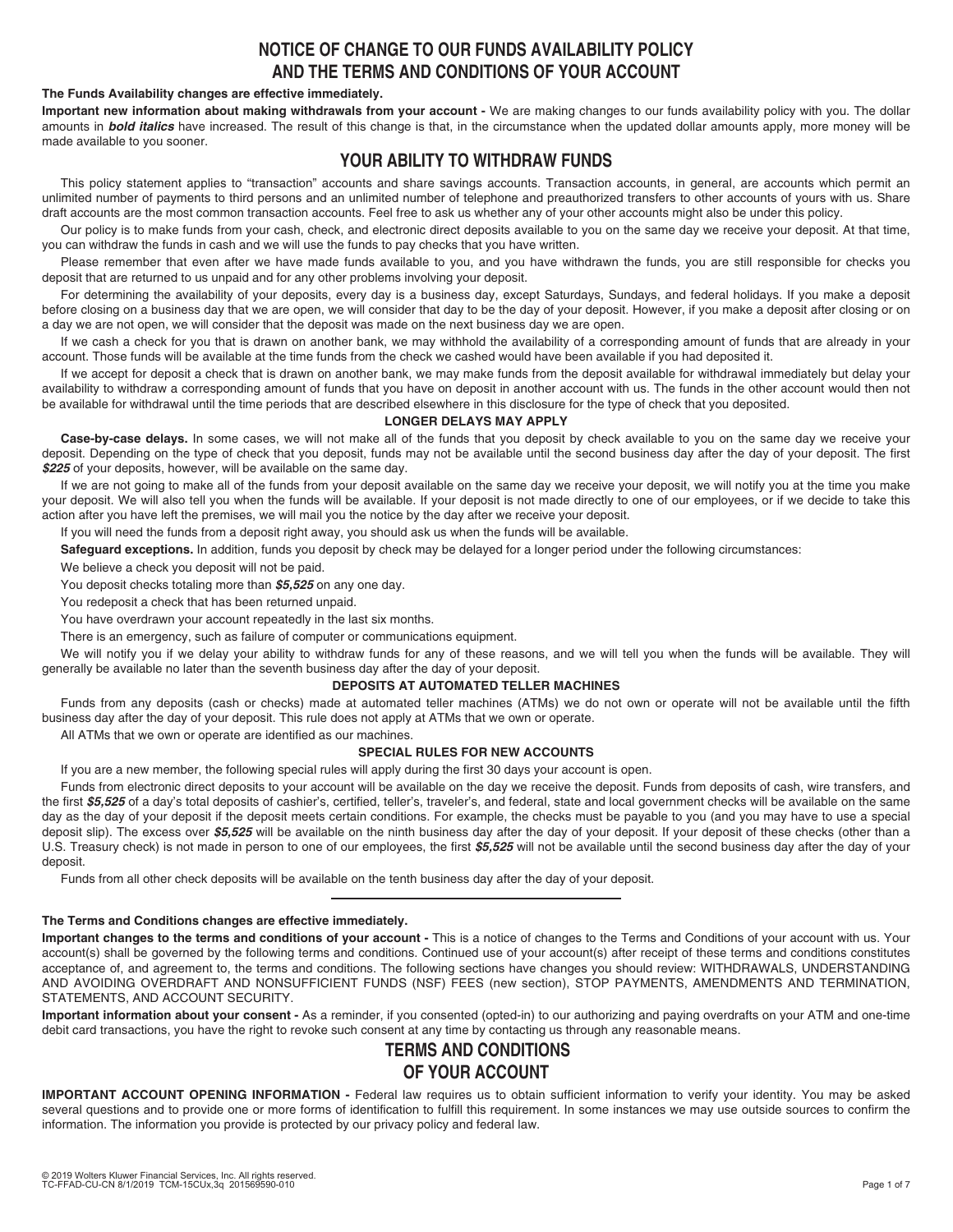**AGREEMENT -** This document, along with any other documents we give you pertaining to your account(s), is a contract that establishes rules which control your account(s) with us. Please read this carefully and retain it for future reference. If you sign the signature card or open or continue to use the account, you agree to these rules. You will receive a separate schedule of rates, qualifying balances, and fees if they are not included in this document. If you have any questions, please call us.

This agreement is subject to applicable federal laws, the laws of the state of Indiana and other applicable rules such as the operating letters of the Federal Reserve Banks and payment processing system rules (except to the extent that this agreement can and does vary such rules or laws). The body of state and federal law that governs our relationship with you, however, is too large and complex to be reproduced here. The purpose of this document is to:

(1) summarize some laws that apply to common transactions;

(2) establish rules to cover transactions or events which the law does not regulate;

(3) establish rules for certain transactions or events which the law regulates but permits variation by agreement; and

(4) give you disclosures of some of our policies to which you may be entitled or in which you may be interested.

If any provision of this document is found to be unenforceable according to its terms, all remaining provisions will continue in full force and effect. We may permit some variations from our standard agreement, but we must agree to any variation in writing either on the signature card for your account or in some other document. Nothing in this document is intended to vary our duty to act in good faith and with ordinary care when required by law.

As used in this document the words "we," "our," and "us" mean the financial institution and the words "you" and "your" mean the account holder(s) and anyone else with the authority to deposit, withdraw, or exercise control over the funds in the account. However, this agreement does not intend, and the terms "you" and "your" should not be interpreted, to expand an individual's responsibility for an organization's liability. If this account is owned by a corporation, partnership or other organization, individual liability is determined by the laws generally applicable to that type of organization. The headings in this document are for convenience or reference only and will not govern the interpretation of the provisions. Unless it would be inconsistent to do so, words and phrases used in this document should be construed so the singular includes the plural and the plural includes the singular.

**BYLAWS -** Our bylaws, which we may amend from time to time, establish basic rules about our credit union policies and operations which affect your account and membership. You may obtain a copy of the bylaws on request. Our right to require you to give us notice of your intention to withdraw funds from your account is described in the bylaws. Unless we have agreed otherwise, you are not entitled to receive any original item after it is paid, although you may request that we send you an item(s) or a copy of an item(s). Dividends are based on current earnings and available earnings of the credit union, after providing for required reserves.

**LIABILITY -** You agree, for yourself (and the person or entity you represent if you sign as a representative of another) to the terms of this account and the schedule of charges. You authorize us to deduct these charges, without notice to you, directly from the account balance as accrued. You will pay any additional reasonable charges for services you request which are not covered by this agreement.

Each of you also agrees to be jointly and severally (individually) liable for any account shortage resulting from charges or overdrafts, whether caused by you or another with access to this account. This liability is due immediately, and we can deduct any amounts deposited into the account and apply those amounts to the shortage. You have no right to defer payment of this liability, and you are liable regardless of whether you signed the item or benefited from the charge or overdraft.

You will be liable for our costs as well as for our reasonable attorneys' fees, to the extent permitted by law, whether incurred as a result of collection or in any other dispute involving your account. This includes, but is not limited to, disputes between you and another joint owner; you and an authorized signer or similar party; or a third party claiming an interest in your account. This also includes any action that you or a third party takes regarding the account that causes us, in good faith, to seek the advice of an attorney, whether or not we become involved in the dispute. All costs and attorneys' fees can be deducted from your account when they are incurred, without notice to you.

**DEPOSITS -** We will give only provisional credit until collection is final for any items, other than cash, we accept for deposit (including items drawn "on us"). Before settlement of any item becomes final, we act only as your agent, regardless of the form of endorsement or lack of endorsement on the item and even though we provide you provisional credit for the item. We may reverse any provisional credit for items that are lost, stolen, or returned. Unless prohibited by law, we also reserve the right to charge back to your account the amount of any item deposited to your account or cashed for you which was initially paid by the payor bank and which is later returned to us due to an allegedly forged, unauthorized or missing endorsement, claim of alteration, encoding error, counterfeit cashier's check or other problem which in our judgment justifies reversal of credit. You authorize us to attempt to collect previously returned items without giving you notice, and in attempting to collect we may permit the payor bank to hold an item beyond the midnight deadline. Actual credit for deposits of, or payable in, foreign currency will be at the exchange rate in effect on final collection in U.S. dollars. We are not responsible for transactions by mail or outside depository until we actually record them. If you deliver a deposit to us and you will not be present when the deposit is counted, you must provide us an itemized list of the deposit (deposit slip). To process the deposit, we will verify and record the deposit, and credit the deposit to the account. If there are any discrepancies between the amounts shown on the itemized list of the deposit and the amount we determine to be the actual deposit, we will notify you of the discrepancy. You will be entitled to credit only for the actual deposit as determined by us, regardless of what is stated on the itemized deposit slip. We will treat and record all transactions received after our "daily cutoff time" on a business day we are open, or received on a day we are not open for business, as if initiated on the next business day that we are open. At our option, we may take an item for collection rather than for deposit. If we accept a third-party check or draft for deposit, we may require any third-party endorsers to verify or guarantee their endorsements, or endorse in our presence.

## **WITHDRAWALS -**

Generally - Unless clearly indicated otherwise on the account records, any of you, acting alone, who signs to open the account or has authority to make withdrawals may withdraw or transfer all or any part of the account balance at any time. Each of you (until we receive written notice to the contrary) authorizes each other person who signs or has authority to make withdrawals to endorse any item payable to you or your order for deposit to this account or any other transaction with us.

Postdated checks - A postdated check is one which bears a date later than the date on which the check is written. We may properly pay and charge your account for a postdated check even though payment was made before the date of the check, unless we have received written notice of the postdating in time to have a reasonable opportunity to act. Because we process checks mechanically, your notice will not be effective and we will not be liable for failing to honor your notice unless it precisely identifies the number, date, amount and payee of the item.

**Checks and withdrawal rules -** If you do not purchase your check blanks from us, you must be certain that we approve the check blanks you purchase. We may refuse any withdrawal or transfer request which you attempt on forms not approved by us or by any method we do not specifically permit. We may refuse any withdrawal or transfer request which is greater in number than the frequency permitted, or which is for an amount greater or less than any withdrawal limitations. We will use the date the transaction is completed by us (as opposed to the date you initiate it) to apply the frequency limitations. In addition, we may place limitations on the account until your identity is verified.

Even if we honor a nonconforming request, we are not required to do so later. If you violate the stated transaction limitations (if any), in our discretion we may close your account or reclassify it as a transaction account. If we reclassify your account, your account will be subject to the fees and earnings rules of the new account classification.

If we are presented with an item drawn against your account that would be a "substitute check," as defined by law, but for an error or defect in the item introduced in the substitute check creation process, you agree that we may pay such item.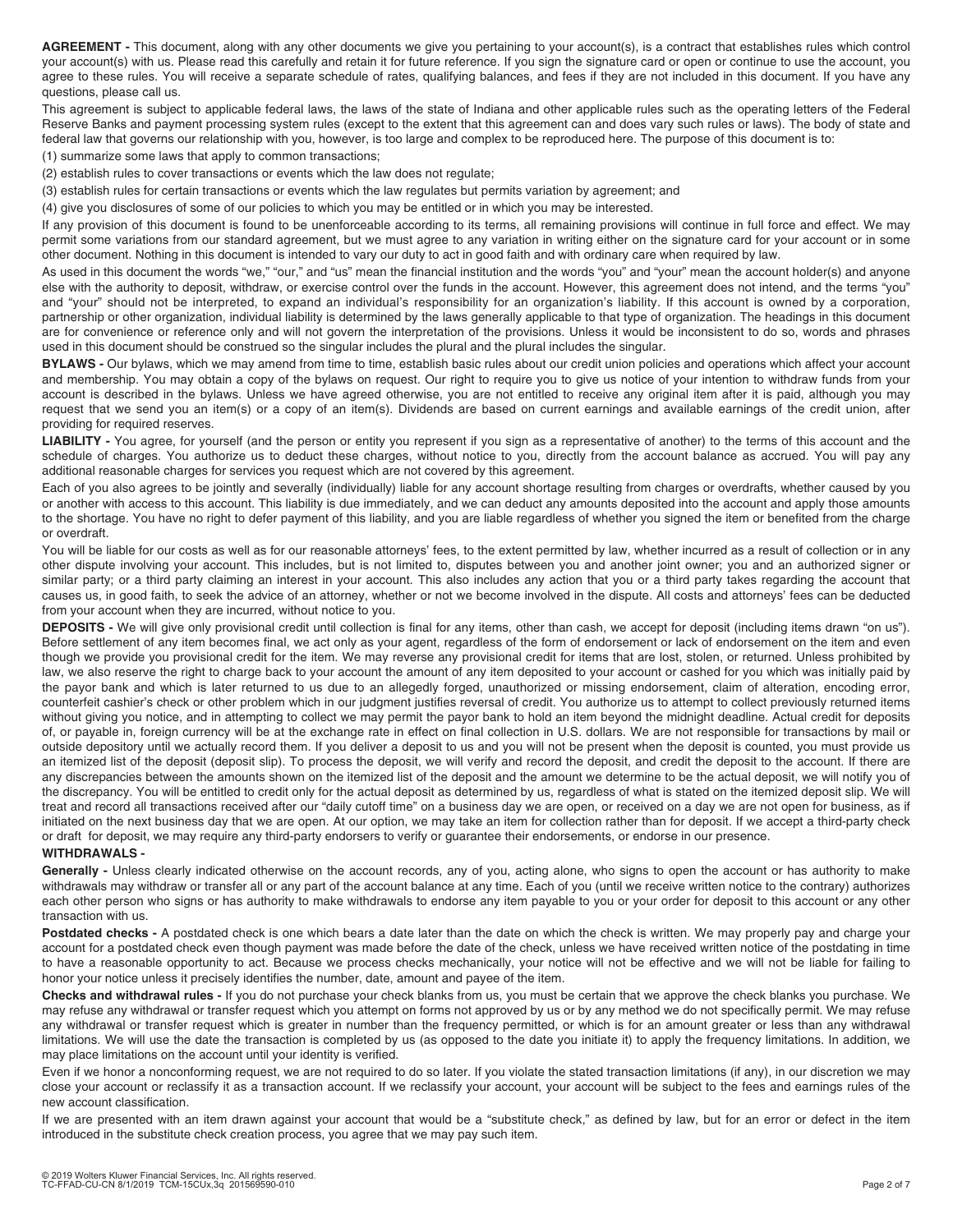**Cash withdrawals -** We recommend you take care when making large cash withdrawals because carrying large amounts of cash may pose a danger to your personal safety. As an alternative to making a large cash withdrawal, you may want to consider a cashier's check or similar instrument. You assume full responsibility of any loss in the event the cash you withdraw is lost, stolen, or destroyed. You agree to hold us harmless from any loss you incur as a result of your decision to withdraw funds in the form of cash.

**Multiple signatures, electronic check conversion, and similar transactions -** An electronic check conversion transaction is a transaction where a check or similar item is converted into an electronic fund transfer as defined in the Electronic Fund Transfers regulation. In these types of transactions the check or similar item is either removed from circulation (truncated) or given back to you. As a result, we have no opportunity to review the signatures or otherwise examine the original check or item. You agree that, as to these or any items as to which we have no opportunity to examine the signatures, you waive any requirement of multiple signatures.

#### **UNDERSTANDING AND AVOIDING OVERDRAFT AND NONSUFFICIENT FUNDS (NSF) FEES -**

Generally - The information in this section is being provided to help you understand what happens if your account is overdrawn. Understanding the concepts of overdrafts and nonsufficient funds (NSF) is important and can help you avoid being assessed fees or charges. This section also provides contractual terms relating to overdrafts and NSF transactions.

An overdrawn account will typically result in you being charged an overdraft fee or an NSF fee. Generally, an overdraft occurs when there is not enough money in your account to pay for a transaction, but we pay (or cover) the transaction anyway. An NSF transaction is slightly different. In an NSF transaction, we do not cover the transaction. Instead, the transaction is rejected and the item or requested payment is returned. In either situation, we can charge you a fee.

If you use our Courtesy Pay program and we cover a transaction for which there is not enough money in your account to pay, we will consider that an overdraft. We treat all other transactions for which there is not enough money in your account as an NSF transaction, regardless of whether we cover the transaction or the transaction is rejected.

**Determining your available balance -** We use the "available balance" method to determine whether your account is overdrawn, that is, whether there is enough money in your account to pay for a transaction. Importantly, your "available" balance may not be the same as your account's "actual" balance. This means an overdraft or an NSF transaction could occur regardless of your account's actual balance.

Your account's actual balance (sometimes called the ledger balance) only includes transactions that have settled up to that point in time, that is, transactions (deposits and payments) that have posted to your account. The actual balance does not include outstanding transactions (such as checks that have not yet cleared and electronic transactions that have been authorized but which are still pending). The balance on your periodic statement is the ledger balance for your account as of the statement date.

As the name implies, your available balance is calculated based on the money "available" in your account to make payments. In other words, the available balance takes transactions that have been authorized, but not yet settled, and subtracts them from the actual balance. In addition, when calculating your available balance, any "holds" placed on deposits that have not yet cleared are also subtracted from the actual balance. For more information on how holds placed on funds in your account can impact your available balance, read the subsection titled "A temporary debit authorization hold affects your account balance."

**Overdrafts -** You understand that we may, at our discretion, honor withdrawal requests that overdraw your account. However, the fact that we may honor withdrawal requests that overdraw the account balance does not obligate us to do so later. So you can NOT rely on us to pay overdrafts on your account regardless of how frequently or under what circumstances we have paid overdrafts on your account in the past. We can change our practice of paying, or not paying, discretionary overdrafts on your account without notice to you. You can ask us if we have other account services that might be available to you where we commit to paying overdrafts under certain circumstances, such as an overdraft protection line-of-credit or a plan to sweep funds from another account you have with us. You agree that we may charge fees for overdrafts. For consumer accounts, we will not charge fees for overdrafts caused by ATM withdrawals or one-time debit card transactions if you have not opted-in to that service. We may use subsequent deposits, including direct deposits of social security or other government benefits, to cover such overdrafts and overdraft fees.

**Nonsufficient funds (NSF) fees -** If an item drafted by you (such as a check) or a transaction you set up (such as a preauthorized transfer) is presented for payment in an amount that is more than the amount of money available in your account, and we decide not to pay the item or transaction, you agree that we can charge you an NSF fee for returning the payment. Be aware that such an item or payment may be presented multiple times and that we do not monitor or control the number of times a transaction is presented for payment. You agree that we may charge you an NSF fee each time a payment is presented if the amount of money available in your account is not sufficient to cover the payment, regardless of the number of times the payment is presented.

Balance information - Keeping track of your balance is important. You can review your balance in a number of ways including reviewing your periodic statement, reviewing your balance online, accessing your account information by phone, or coming into one of our branches.

Funds availability - Knowing when funds you deposit into your checking account will be made available for withdrawal is another important concept that can help you avoid being assessed fees or charges. Please see our funds availability disclosure for information on when different types of deposits will be made available for withdrawal. For those accounts to which our funds availability policy disclosure does not apply, you can ask us when you make a deposit when those funds will be available for withdrawal. An item may be returned after the funds from the deposit of that item are made available for withdrawal. In that case, we will reverse the credit of the item. We may determine the amount of available funds in your account for the purpose of deciding whether to return an item for insufficient funds at any time between the times we receive the item and when we return the item or send a notice in lieu of return. We need only make one determination, but if we choose to make a subsequent determination, the account balance at the subsequent time will determine whether there are insufficient available funds.

**A temporary debit authorization hold affects your account balance -** On debit card purchases, merchants may request a temporary hold on your account for a specified sum of money when the merchant does not know the exact amount of the purchase at the time the card is authorized. The amount of the temporary hold may be more than the actual amount of your purchase. Some common transactions where this occurs involve purchases of gasoline, hotel rooms, or meals at restaurants. When this happens, our processing system cannot determine that the amount of the hold exceeds the actual amount of your purchase. This temporary hold, and the amount charged to your account, will eventually be adjusted to the actual amount of your purchase, but it could be three calendar days, or even longer in some cases, before the adjustment is made. Until the adjustment is made, the amount of funds in your account available for other transactions will be reduced by the amount of the temporary hold. If another transaction is presented for payment in an amount greater than the funds left after the deduction of the temporary hold amount, you will be charged an NSF or overdraft fee according to our NSF or overdraft fee policy. You will be charged the fee even if you would have had sufficient funds in your account if the amount of the hold had been equal to the amount of your purchase.

**OWNERSHIP OF ACCOUNT AND BENEFICIARY DESIGNATION -** These rules apply to this account depending on the form of ownership and beneficiary designation, if any, specified on the account records. We reserve the right to refuse some forms of ownership on any or all of our accounts. We make no representations as to the appropriateness or effect of the ownership and beneficiary designations, except as they determine to whom we pay the account funds.

**Individual Account -** is an account in the name of one person.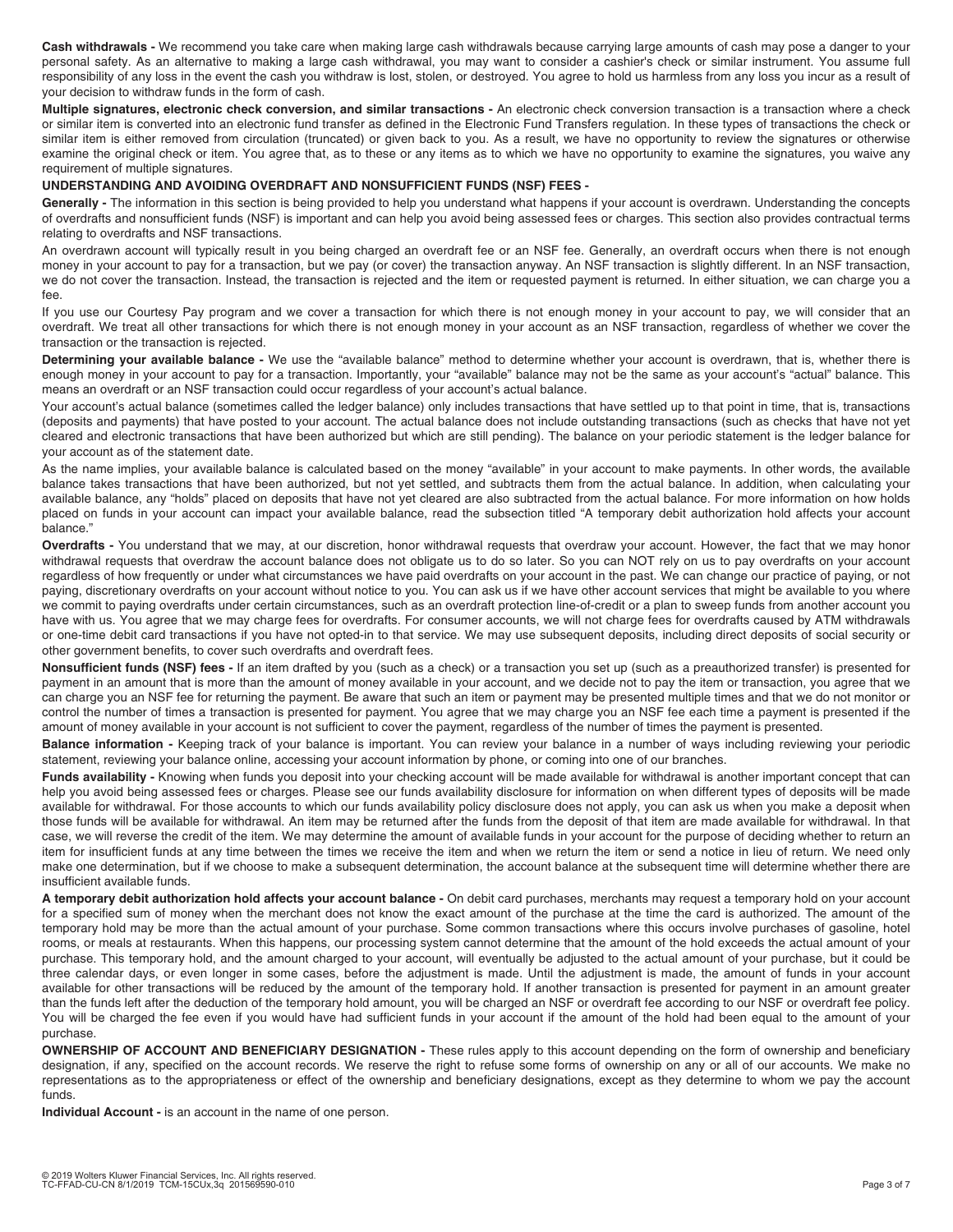**Joint Account - With Survivorship (And Not As Tenants In Common) -** is an account in the name of two or more persons. Each of you intend that when you die the balance in the account (subject to any previous pledge to which we have agreed) will belong to the survivor(s). If two or more of you survive, you will own the balance in the account as joint tenants with survivorship and not as tenants in common.

**Joint Account - No Survivorship (As Tenants In Common) -** This is owned by two or more persons, but none of you intend (merely by opening this account) to create any right of survivorship in any other person. We encourage you to agree and tell us in writing of the percentage of the deposit contributed by each of you. This information will not, however, affect the number of signatures necessary for withdrawal.

**Revocable Trust Account/In Trust For (pursuant to the Multiple Party Account statutes in** *Indiana Code* **ch. 32-17-11 et. seq.) -** If two or more of you create this type of account, you own the account jointly with survivorship. Beneficiaries cannot withdraw unless: (1) all persons creating the account die, and (2) the beneficiary is then living. If two or more beneficiaries are named and survive the death of all persons creating the account, beneficiaries will own this account in equal shares, without right of survivorship. The person(s) creating this account type may: (1) change beneficiaries, (2) change account types, and (3) withdraw all or part of the account funds at any time.

Pay-on-Death Account with LDPS (pursuant to the Transfer on Death Property Act statutes in *Indiana Code* ch. 32-17-14 et. seg.) - If two or more of you create this type of account, you own the account jointly with survivorship. Beneficiaries cannot withdraw unless all persons creating the account die. If a named beneficiary does not survive all persons that created the account, that beneficiary's right to a transfer on death transfer belongs to that beneficiary's lineal descendants per stirpes (LDPS) who survive all persons that created the account. LDPS means that group of people that are the lineal descendants of a beneficiary who will take, in place of the beneficiary they have survived, the beneficiary's share as determined under Indiana law. In order for a lineal descendant to take in place of a beneficiary, the lineal descendant must survive the death of that beneficiary. The person(s) creating this account type may: (1) change beneficiaries, (2) change account types, and (3) withdraw all or part of the account funds at any time.

Pay-on-Death Account No LDPS (pursuant to the Transfer on Death Property Act statutes in *Indiana Code* ch. 32-17-14 et. seq.) - If two or more of you create this type of account, you own the account jointly with survivorship. Beneficiaries cannot withdraw unless: (1) all persons creating the account die, and (2) the beneficiary is then living. If two or more beneficiaries are named and survive the death of all persons creating the account, beneficiaries will own this account in equal shares unless otherwise designated in writing, without right of survivorship. The person(s) creating this account type may: (1) change beneficiaries, (2) change account types, and (3) withdraw all or part of the account funds at any time.

Additional Transfer on Death Property Act Rules - If there are multiple primary beneficiaries and a primary beneficiary does not survive all persons creating the account and does not have a substitute under the LDPS rules, the share of the nonsurviving primary beneficiary is allocated among the surviving primary beneficiaries in the proportion that their shares bear to each other. If there are no surviving primary beneficiaries and there are no substitutes for the nonsurviving primary beneficiaries under the LDPS rules, the property belongs to the surviving contingent beneficiaries in equal shares or according to the percentages or fractional shares stated in the designation. If there are multiple contingent beneficiaries and a contingent beneficiary does not survive all persons creating the account and does not have a substitute under the LDPS rules, the share of the nonsurviving contingent beneficiary is allocated among the surviving contingent beneficiaries in the proportion that their shares bear to each other. If no beneficiary survives all persons creating the account, the property belongs to the estate of the owner unless directed to a substitute beneficiary under the LDPS rules.

**BUSINESS, ORGANIZATION AND ASSOCIATION ACCOUNTS - Earnings in the form of interest, dividends, or credits will be paid only on collected funds,** unless otherwise provided by law or our policy. You represent that you have the authority to open and conduct business on this account on behalf of the entity. We may require the governing body of the entity opening the account to give us a separate authorization telling us who is authorized to act on its behalf. We will honor the authorization until we actually receive written notice of a change from the governing body of the entity.

**STOP PAYMENTS** - Unless otherwise provided, the rules in this section cover stopping payment of items such as checks and drafts. Rules for stopping payment of other types of transfers of funds, such as consumer electronic fund transfers, may be established by law or our policy. If we have not disclosed these rules to you elsewhere, you may ask us about those rules.

We may accept an order to stop payment on any item from any one of you. You must make any stop-payment order in the manner required by law and we must receive it in time to give us a reasonable opportunity to act on it before our stop-payment cutoff time. Because stop-payment orders are handled by computers, to be effective, your stop-payment order must precisely identify the number, date, and amount of the item, and the payee. You may stop payment on any item drawn on your account whether you sign the item or not. Your stop-payment order is effective for six months if it is given to us in writing or by another type of record (Generally, a "record" is information that is stored in such a way that it can be retrieved and can be heard or read and understood – you can ask us what type of stop-payment records you can give us). Your order will lapse after that time if you do not renew the order in writing before the end of the six-month period. If the original stop-payment order was oral your stop-payment order will lapse after 14 calendar days if it is not confirmed in writing or by another type of record within that time period. We are not obligated to notify you when a stop-payment order expires.

If you stop payment on an item and we incur any damages or expenses because of the stop payment, you agree to indemnify us for those damages or expenses, including attorneys' fees. You assign to us all rights against the payee or any other holder of the item. You agree to cooperate with us in any legal actions that we may take against such persons. You should be aware that anyone holding the item may be entitled to enforce payment against you despite the stop-payment order.

Our stop-payment cutoff time is one hour after the opening of the next banking day after the banking day on which we receive the item. Additional limitations on our obligation to stop payment are provided by law (e.g., we paid the item in cash or we certified the item).

**TELEPHONE TRANSFERS -** A telephone transfer of funds from this account to another account with us, if otherwise arranged for or permitted, may be made by the same persons and under the same conditions generally applicable to withdrawals made in writing. Limitations on the number of telephonic transfers from a savings account are described elsewhere.

**AMENDMENTS AND TERMINATION -** We may change our bylaws and any term of this agreement. Rules governing changes in rates are provided separately in the Truth-in-Savings disclosure or in another document. For other changes we will give you reasonable notice in writing or by any other method permitted by law. We may close this account if your membership in the credit union terminates, or by giving reasonable notice to you and tender of the account balance personally or by mail. Items presented for payment after the account is closed may be dishonored. When you close your account, you are responsible for leaving enough money in the account to cover any outstanding items and charges to be paid from the account. Only a joint tenant that is a member can close an account. Reasonable notice depends on the circumstances, and in some cases such as when we cannot verify your identity or we suspect fraud, it might be reasonable for us to give you notice after the change or account closure becomes effective. For instance, if we suspect fraudulent activity with respect to your account, we might immediately freeze or close your account and then give you notice. At our option, we may suspend your rights to member services if you violate the terms of this agreement. If we have notified you of a change in any term of your account and you continue to have your account after the effective date of the change, you have agreed to the new term(s).

**NOTICES -** Any written notice you give us is effective when we actually receive it, and it must be given to us according to the specific delivery instructions provided elsewhere, if any. We must receive it in time to have a reasonable opportunity to act on it. If the notice is regarding a check or other item, you must give us sufficient information to be able to identify the check or item, including the precise check or item number, amount, date and payee. Written notice we give you is effective when it is deposited in the United States Mail with proper postage and addressed to your mailing address we have on file. Notice to any of you is notice to all of you.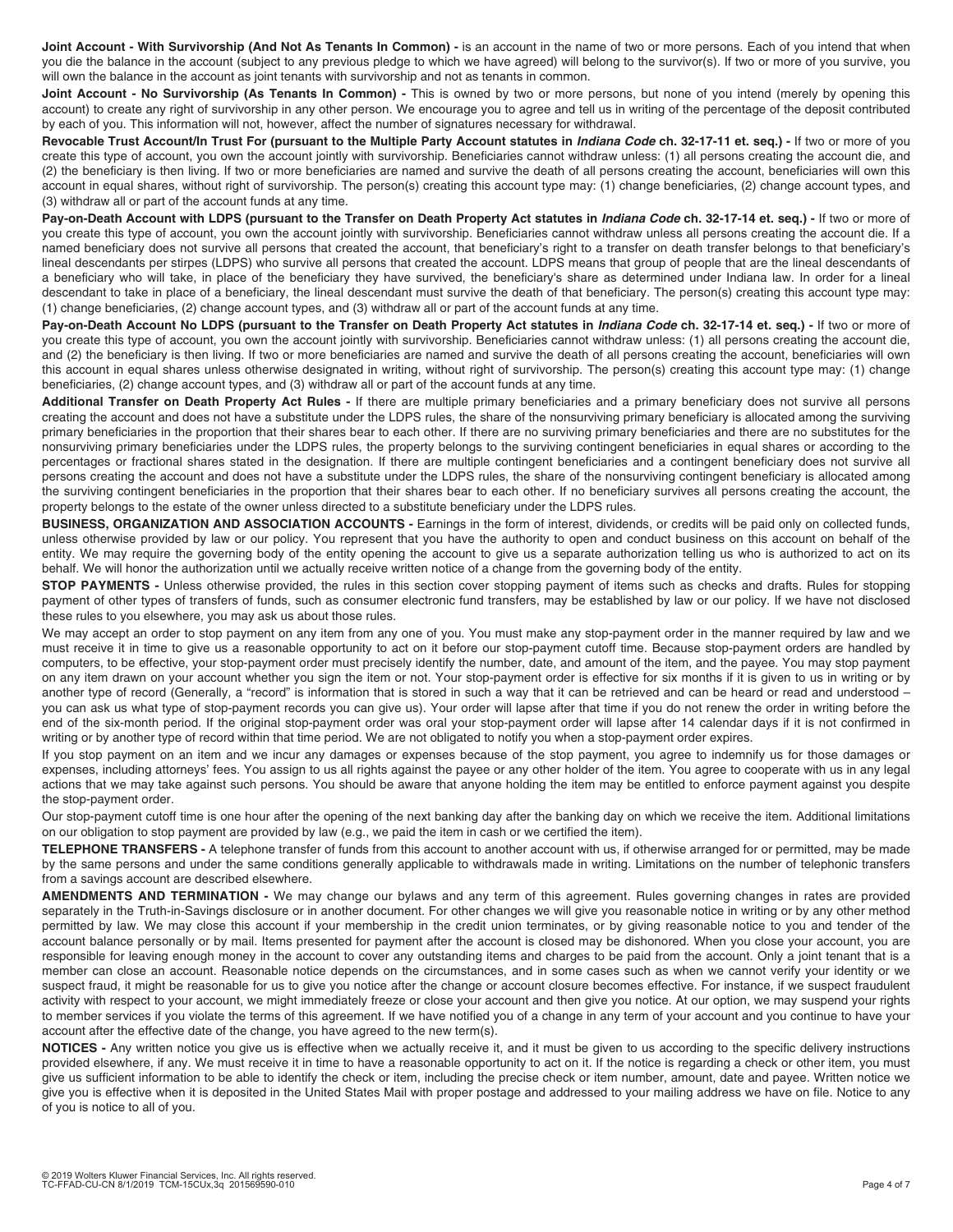**STATEMENTS - Your duty to report unauthorized signatures, alterations and forgeries - You must examine your statement of account with "reasonable** promptness." If you discover (or reasonably should have discovered) any unauthorized signatures or alterations, you must promptly notify us of the relevant facts. As between you and us, if you fail to do either of these duties, you will have to either share the loss with us, or bear the loss entirely yourself (depending on whether we used ordinary care and, if not, whether we substantially contributed to the loss). The loss could be not only with respect to items on the statement but other items with unauthorized signatures or alterations by the same wrongdoer.

You agree that the time you have to examine your statement and report to us will depend on the circumstances, but will not, in any circumstance, exceed a total of 30 days from when the statement is first sent or made available to you.

You further agree that if you fail to report any unauthorized signatures, alterations or forgeries in your account within 60 days of when we first send or make the statement available, you cannot assert a claim against us on any items in that statement, and as between you and us the loss will be entirely yours. This 60-day limitation is without regard to whether we used ordinary care. The limitation in this paragraph is in addition to that contained in the first paragraph of this section.

Your duty to report other errors or problems - In addition to your duty to review your statements for unauthorized signatures, alterations and forgeries, you agree to examine your statement with reasonable promptness for any other error or problem - such as an encoding error or an unexpected deposit amount. Also, if you receive or we make available either your items or images of your items, you must examine them for any unauthorized or missing endorsements or any other problems. You agree that the time you have to examine your statement and items and report to us will depend on the circumstances. However, this time period shall not exceed 60 days. Failure to examine your statement and items and report any errors to us within 60 days of when we first send or make the statement available precludes you from asserting a claim against us for any errors on items identified in that statement and as between you and us the loss will be entirely yours.

**Errors relating to electronic fund transfers or substitute checks -** For information on errors relating to electronic fund transfers (e.g., on-line, mobile, debit card or ATM transactions) refer to your Electronic Fund Transfers disclosure and the sections on consumer liability and error resolution. For information on errors relating to a substitute check you received, refer to your disclosure entitled Substitute Checks and Your Rights.

**Duty to notify if statement not received -** You agree to immediately notify us if you do not receive your statement by the date you normally expect to receive it. Not receiving your statement in a timely manner is a sign that there may be an issue with your account, such as possible fraud or identity theft. **ACCOUNT TRANSFER -** This account may not be transferred or assigned without our prior written consent.

**DIRECT DEPOSITS -** If we are required for any reason to reimburse the federal government for all or any portion of a benefit payment that was directly deposited into your account, you authorize us to deduct the amount of our liability to the federal government from the account or from any other account you have with us, without prior notice and at any time, except as prohibited by law. We may also use any other legal remedy to recover the amount of our liability.

**TEMPORARY ACCOUNT AGREEMENT -** If the account documentation indicates that this is a temporary account agreement, each person who signs to open the account or has authority to make withdrawals (except as indicated to the contrary) may transact business on this account. However, we may at some time in the future restrict or prohibit further use of this account if you fail to comply with the requirements we have imposed within a reasonable time.

**RIGHT TO REPAYMENT OF INDEBTEDNESS -** You each agree that we may (without prior notice and when permitted by law) charge against and deduct from this account any due and payable debt any of you owe us now or in the future. If this account is owned by one or more of you as individuals, we may set off any funds in the account against a due and payable debt a partnership owes us now or in the future, to the extent of your liability as a partner for the partnership debt. If your debt arises from a promissory note, then the amount of the due and payable debt will be the full amount we have demanded, as entitled under the terms of the note, and this amount may include any portion of the balance for which we have properly accelerated the due date.

In addition to these contract rights, we may also have rights under a "statutory lien." A "lien" on property is a creditor's right to obtain ownership of the property in the event a debtor defaults on a debt. A "statutory lien" is one created by federal or state statute. If federal or state law provides us with a statutory lien, then we are authorized to apply, without prior notice, your shares and dividends to any debt you owe us, in accord with the statutory lien.

Neither our contract rights nor rights under a statutory lien apply to this account if prohibited by law. For example, neither our contract rights nor rights under a statutory lien apply to this account if: (a) it is an Individual Retirement Account or similar tax-deferred account, or (b) the debt is created by a consumer credit transaction under a credit card plan (but this does not affect our rights under any consensual security interest), or (c) the debtor's right of withdrawal arises only in a representative capacity. We will not be liable for the dishonor of any check or draft when the dishonor occurs because we charge and deduct an amount you owe us from your account. You agree to hold us harmless from any claim arising as a result of our exercise of our right to repayment.

**AUTHORIZED SIGNER (Individual Accounts only) -** A single individual is the owner. The authorized signer is merely designated to conduct transactions on the owner's behalf. The owner does not give up any rights to act on the account, and the authorized signer may not in any manner affect the rights of the owner or beneficiaries, if any, other than by withdrawing funds from the account. The owner is responsible for any transactions of the authorized signer. We undertake no obligation to monitor transactions to determine that they are on the owner's behalf.

The owner may terminate the authorization at any time, and the authorization is automatically terminated by the death of the owner. However, we may continue to honor the transactions of the authorized signer until: (a) we have received written notice or have actual knowledge of the termination of authority, and (b) we have a reasonable opportunity to act on that notice or knowledge. We may refuse to accept the designation of an authorized signer.

**RESTRICTIVE LEGENDS OR ENDORSEMENTS** - The automated processing of the large volume of checks we receive prevents us from inspecting or looking for restrictive legends, restrictive endorsements or other special instructions on every check. For this reason, we are not required to honor any restrictive legend or endorsement or other special instruction placed on checks you write unless we have agreed in writing to the restriction or instruction. Unless we have agreed in writing, we are not responsible for any losses, claims, damages, or expenses that result from your placement of these restrictions or instructions on your checks. Examples of restrictive legends placed on checks are "must be presented within 90 days" or "not valid for more than \$1,000.00." The payee's signature accompanied by the words "for deposit only" is an example of a restrictive endorsement.

**PLEDGES -** Each owner of this account may pledge all or any part of the funds in it for any purpose to which we agree. Any pledge of this account must first be satisfied before the rights of any surviving account owner or account beneficiary become effective.

**CHECK PROCESSING -** We process items mechanically by relying solely on the information encoded in magnetic ink along the bottom of the items. This means that we do not individually examine all of your items to determine if the item is properly completed, signed and endorsed or to determine if it contains any information other than what is encoded in magnetic ink. You agree that we have exercised ordinary care if our automated processing is consistent with general banking practice, even though we do not inspect each item. Because we do not inspect each item, if you write a check to multiple payees, we can properly pay the check regardless of the number of endorsements unless you notify us in writing that the check requires multiple endorsements. We must receive the notice in time for us to have a reasonable opportunity to act on it, and you must tell us the precise date of the check, amount, check number and payee. We are not responsible for any unauthorized signature or alteration that would not be identified by a reasonable inspection of the item. Using an automated process helps us keep costs down for you and all account holders.

**CHECK CASHING -** We may charge a fee for anyone that does not have an account with us who is cashing a check, draft or other instrument written on your account. We may also require reasonable identification to cash such a check, draft or other instrument. We can decide what identification is reasonable under the circumstances and such identification may be documentary or physical and may include collecting a thumbprint or fingerprint.

**ENDORSEMENTS -** We may accept for deposit any item payable to you or your order, even if they are not endorsed by you. We may give cash back to any one of you. We may supply any missing endorsement(s) for any item we accept for deposit or collection, and you warrant that all endorsements are genuine.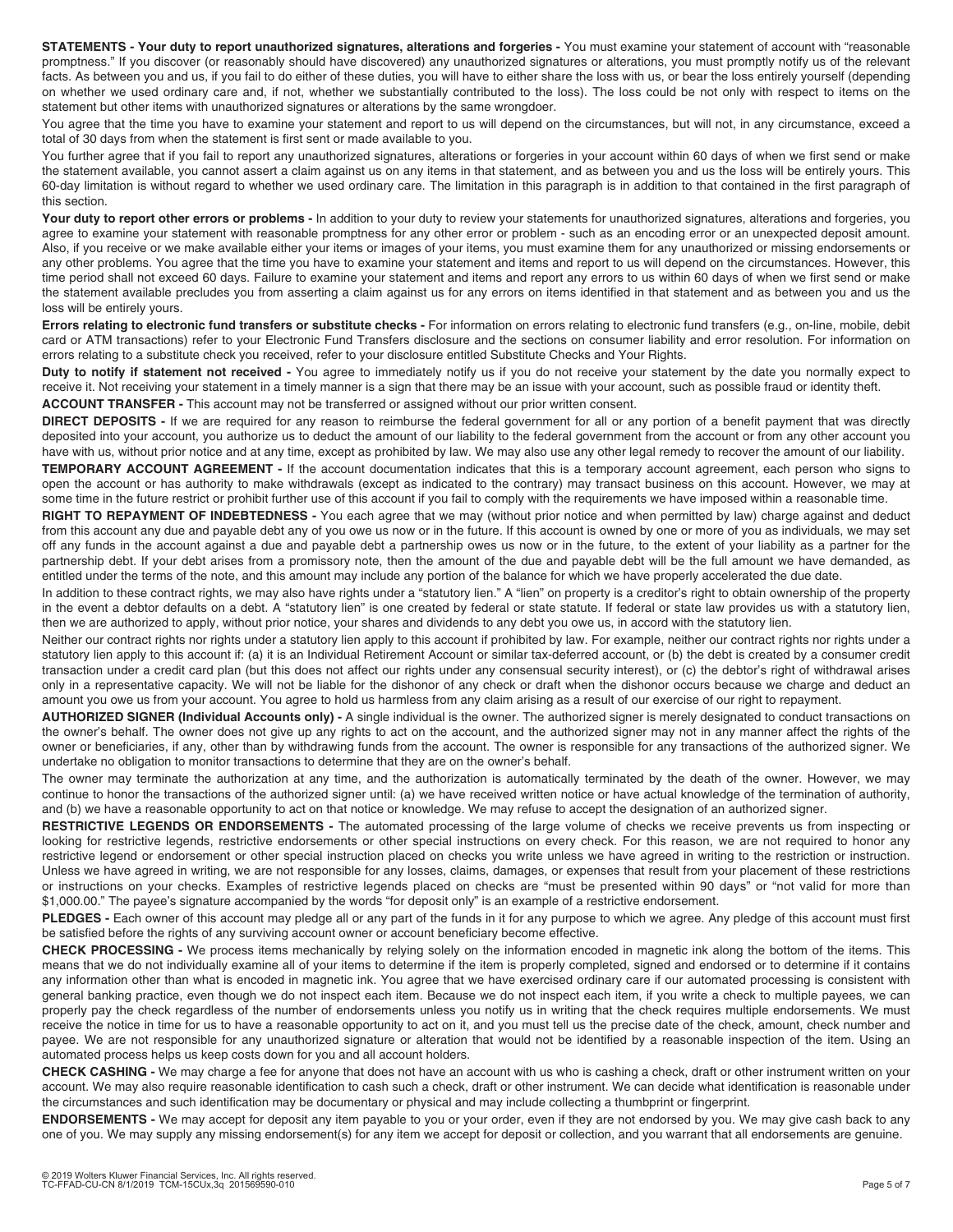To ensure that your check or share draft is processed without delay, you must endorse it (sign it on the back) in a specific area. Your entire endorsement (whether a signature or a stamp) along with any other endorsement information (e.g. additional endorsements, ID information, driver's license number, etc.) must fall within 11 /2" of the "trailing edge" of a check. Endorsements must be made in blue or black ink, so that they are readable by automated check processing equipment.

As you look at the front of a check, the "trailing edge" is the left edge. When you flip the check over, be sure to keep all endorsement information within 11/2" of that edge.



It is important that you confine the endorsement information to this area since the remaining blank space will be used by others in the processing of the check to place additional needed endorsements and information. You agree that you will indemnify, defend, and hold us harmless for any loss, liability, damage or expense that occurs because your endorsement, another endorsement or information you have printed on the back of the check obscures our endorsement.

These endorsement guidelines apply to both personal and business checks.

**DEATH OR INCOMPETENCE -** You agree to notify us promptly if any person with a right to withdraw funds from your account(s) dies or is adjudicated (determined by the appropriate official) incompetent. We may continue to honor your checks, items, and instructions until: (a) we know of your death or adjudication of incompetence, and (b) we have had a reasonable opportunity to act on that knowledge. You agree that we may pay or certify checks drawn on or before the date of death or adjudication of incompetence for up to ten (10) days after your death or adjudication of incompetence unless ordered to stop payment by someone claiming an interest in the account.

**FIDUCIARY ACCOUNTS** - Accounts may be opened by a person acting in a fiduciary capacity. A fiduciary is someone who is appointed to act on behalf of and for the benefit of another. We are not responsible for the actions of a fiduciary, including the misuse of funds. This account may be opened and maintained by a person or persons named as a trustee under a written trust agreement, or as executors, administrators, or conservators under court orders. You understand that by merely opening such an account, we are not acting in the capacity of a trustee in connection with the trust nor do we undertake any obligation to monitor or enforce the terms of the trust or letters.

**CREDIT VERIFICATION -** You agree that we may verify credit and employment history by any necessary means, including preparation of a credit report by a credit reporting agency.

LEGAL ACTIONS AFFECTING YOUR ACCOUNT - If we are served with a subpoena, restraining order, writ of attachment or execution, levy, garnishment, search warrant, or similar order relating to your account (termed "legal action" in this section), we will comply with that legal action. Or, in our discretion, we may freeze the assets in the account and not allow any payments out of the account until a final court determination regarding the legal action. We may do these things even if the legal action involves less than all of you. In these cases, we will not have any liability to you if there are insufficient funds to pay your items because we have withdrawn funds from your account or in any way restricted access to your funds in accordance with the legal action. Any fees or expenses we incur in responding to any legal action (including, without limitation, attorneys' fees and our internal expenses) may be charged against your account. The list of fees applicable to your account(s) provided elsewhere may specify additional fees that we may charge for certain legal actions. **ACCOUNT SECURITY -** 

**Duty to protect account information and methods of access -** It is your responsibility to protect the account numbers and electronic access devices (e.g., an ATM card) we provide you for your account(s). Do not discuss, compare, or share information about your account number(s) with anyone unless you are willing to give them full use of your money. An account number can be used by thieves to issue an electronic debit or to encode your number on a false demand draft which looks like and functions like an authorized check. If you furnish your access device and grant actual authority to make transfers to another person (a family member or coworker, for example) who then exceeds that authority, you are liable for the transfers unless we have been notified that transfers by that person are no longer authorized.

Your account number can also be used to electronically remove money from your account, and payment can be made from your account even though you did not contact us directly and order the payment.

You must also take precaution in safeguarding your blank checks. Notify us at once if you believe your checks have been lost or stolen. As between you and us, if you are negligent in safeguarding your checks, you must bear the loss entirely yourself or share the loss with us (we may have to share some of the loss if we failed to use ordinary care and if we substantially contributed to the loss).

Positive pay and other fraud prevention services - Except for consumer electronic fund transfers subject to Regulation E, you agree that if we offer you services appropriate for your account to help identify and limit fraud or other unauthorized transactions against your account, and you reject those services, you will be responsible for any fraudulent or unauthorized transactions which could have been prevented by the services we offered. You will not be responsible for such transactions if we acted in bad faith or to the extent our negligence contributed to the loss. Such services include positive pay or commercially reasonable security procedures. If we offered you a commercially reasonable security procedure which you reject, you agree that you are responsible for any payment order, whether authorized or not, that we accept in compliance with an alternative security procedure that you have selected. The positive pay service can help detect and prevent check fraud and is appropriate for account holders that issue: a high volume of checks, a lot of checks to the general public, or checks for large dollar amounts.

**TELEPHONIC INSTRUCTIONS -** Unless required by law or we have agreed otherwise in writing, we are not required to act upon instructions you give us via facsimile transmission or leave by voice mail or on a telephone answering machine.

**MONITORING AND RECORDING TELEPHONE CALLS AND CONSENT TO RECEIVE COMMUNICATIONS -** Subject to federal and state law, we may monitor or record phone calls for security reasons, to maintain a record and to ensure that you receive courteous and efficient service. You consent in advance to any such recording.

To provide you with the best possible service in our ongoing business relationship for your account we may need to contact you about your account from time to time by telephone, text messaging or email. However, we first obtain your consent to contact you about your account in compliance with applicable